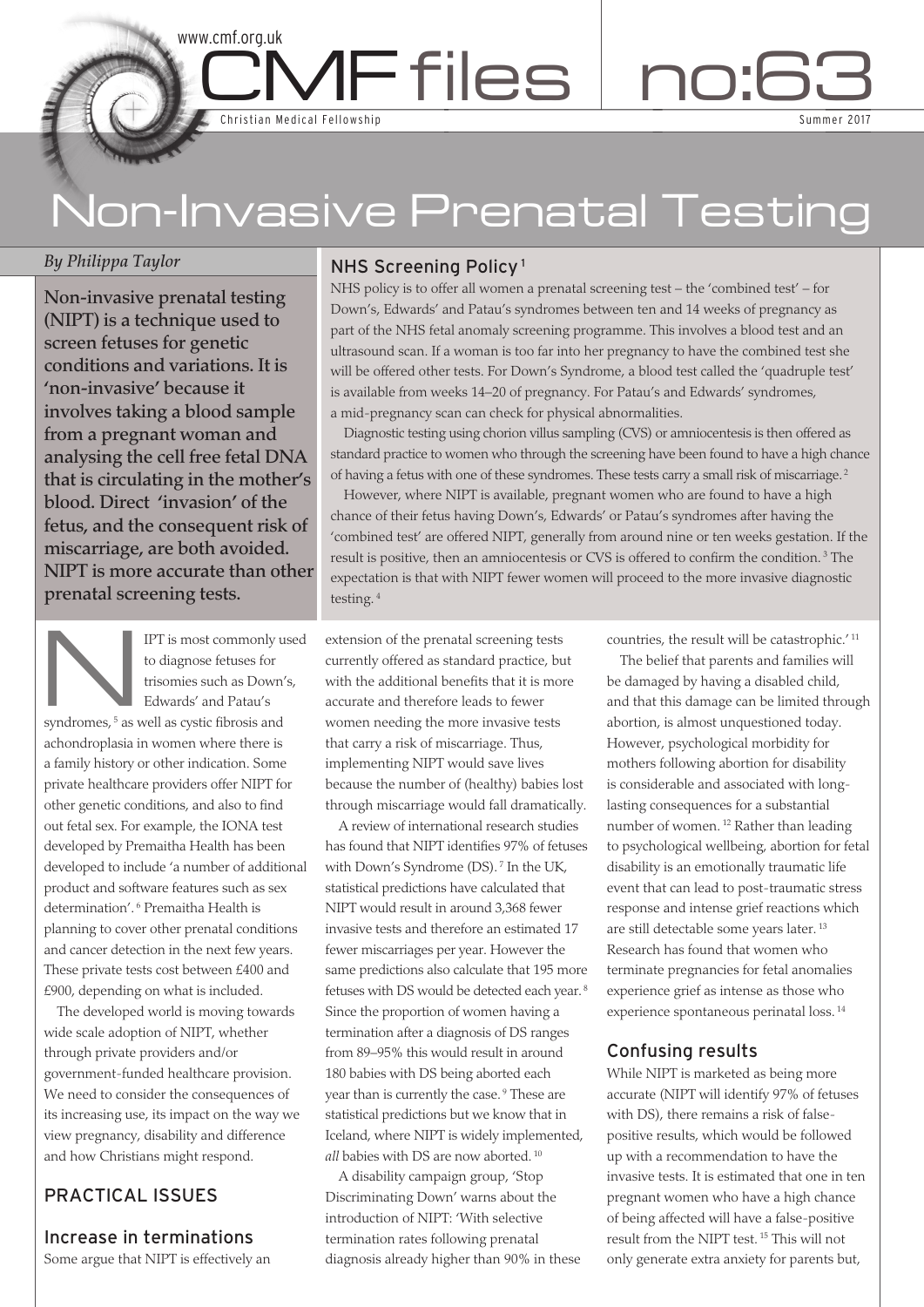desperate to minimise risk, many will opt for invasive procedures and as a result increase the number of inadvertent miscarriages of healthy babies.

Moreover, understanding risk of falsepositives and negatives is complex and poorly understood, even by those offering NIPT. Some groups of women are more likely than others to have false-positive results, depending on their age and other factors. <sup>16</sup> It is also likely that many women will not fully appreciate that NIPT is not diagnostic – a positive result simply indicates a high *chance* that a fetus has a specific genetic condition and any positive result (including a falsepositive result) would be followed up by an offer of CVS or amniocentesis for a more definitive diagnosis. The accuracy of NIPT also depends on the condition being tested for, whether it is a twin or singleton pregnancy, maternal weight and the length of gestation.<sup>17</sup>

## Incremental extension

This is a rapidly moving field. NIPT technology is currently being recommended to screen for a limited number of chromosomal conditions. The same technology, however, is able to detect a wide range of genetic conditions and predispositions, including adult onset conditions, as well as non-medical features such as fetal sex. NIPT can give a near definite diagnosis for a few specific genetic conditions, removing the need for further invasive testing. <sup>18</sup> The *New Scientist* has warned that more prenatal tests for single gene disorders are on the way. <sup>19</sup> Whole genome sequencing using NIPT has already been carried out in a research setting. <sup>20</sup>

Professor Tom Shakespeare, Chair of the Nuffield Council on Bioethics working group on NIPT, has warned that: 'Abortions on the basis of sex appear to be rare in Britain. However, this could change with a new DNA testing method that allows the baby's sex to be revealed to prospective parents much earlier than the standard 18–20 week scan'. <sup>21</sup>

While the NHS may offer free NIPT for a limited number of chromosomal conditions, private NIPT providers are not restricted to these applications. It is likely that over time there will be pressure on government to extend its use to include more conditions.

# Support and information

The impact on the parents, learning of a risk of disability in their unborn child, is life

changing; how it is handled by healthcare professionals can significantly affect the decisions made. Many parents have said that the information they were given by health professionals was negatively biased, uninformed and even incorrect; only occasionally was it described as 'fantastic' or helpful. <sup>22</sup> The Nuffield Council on Bioethics has cited '…concerns that some healthcare professionals, when imparting information about DS, focus on medical problems, such as heart problems, and learning disability, without describing more fully what it is like to have a child with DS. This may influence the decisions women and couples make'. <sup>23</sup> They also cite the influence of society towards disability, the presentation of disability and prenatal testing in the media and the perceived impact of a disabled child on the family.

In reality, disability does not preclude a satisfying life. Most people with DS now live into their 50s and 60s, finding fulfilment and contributing greatly to family and community life. Research published in the *American Journal of Medical Genetics* on children and families affected by disabilities found that nearly 99% of people with DS are happy with their lives, more than threequarters of parents of a child with DS had a more positive outlook on life and almost 90% of siblings said they considered themselves better people because of their family member with DS. <sup>24</sup>

Many problems attributed to the existence of a disability actually stem from inadequate social arrangements that public health professionals should work to change. <sup>25</sup> A reduction in the number of babies born with certain syndromes may well diminish the specialist health and social care that they receive, as well as the research carried out on these syndromes, with fewer people and groups to fight for support and care for people with the syndromes, and fewer able to offer mutual support to those affected.

## Ethical dilemmas

The fact that a technology such as NIPT can be abused or misused does not make it inherently wrong. The diagnostic test is a morally neutral procedure. Much depends on the *purpose* of the test and the *context* in which it is offered. NIPT could be a benefit if the medical information is used to help prepare parents for the birth of a baby with special needs, for example by undertaking more screening, determining where the

#### CMF file number 63 Non-Invasive Prenatal Testing

baby should be born and setting up a network of help and support for them. <sup>26</sup> A prenatal diagnosis can give women time to learn about the genetic condition. It may help for the parents to be able to grieve for the child they thought they were going to have, which can allow a greater sense of celebration when the child is born.

Many further argue that the decision to use NIPT should be left to the choice of the parents, along with the personal responsibility about what to do with the results. Society today lays great weight on the importance of freedom of choice, and indeed autonomy is an important concept with Christian origins.<sup>27</sup>

'*Those who do not believe in a particular approach to reproductive choice are free not to use it. We should remember the imbalance in these arguments: when we restrict reproductivechoice options, no one gets to use them; when we make reproductive-choice options available, it's an individual decision whether or not to take up that option*.' <sup>28</sup>

NIPT is already available privately for pregnant women for a range of genetic conditions, but only for a fee. Therefore, it could be argued that it is discriminatory for NIPT only to be available for those who can afford it and NIPT should be freely available for all women who want it. Likewise the range of tests on offer should not be arbitrarily restricted to just some women or some tests.

# The fallacy of autonomy

While the test itself may be morally neutral, the development and context of prenatal screening, including NIPT, is not neutral or value free and does not allow for the exercise of individual procreative autonomy.

NIPT is purely a screening test, it is not a treatment. However if a test is offered as standard procedure, and free of charge, the implication will be that it is a 'good' test to have, and women 'should' ideally have it. However if abortion is the only option on offer this strongly implies that it is socially desirable to prevent the birth of certain babies. This puts pressure on women to proceed with termination and it places a negative value on people with the genetic condition. It thus creates a coercive environment where true choice is constrained.

This is compounded by negative perceptions of the experience of life with disability and rhetoric about the 'prevention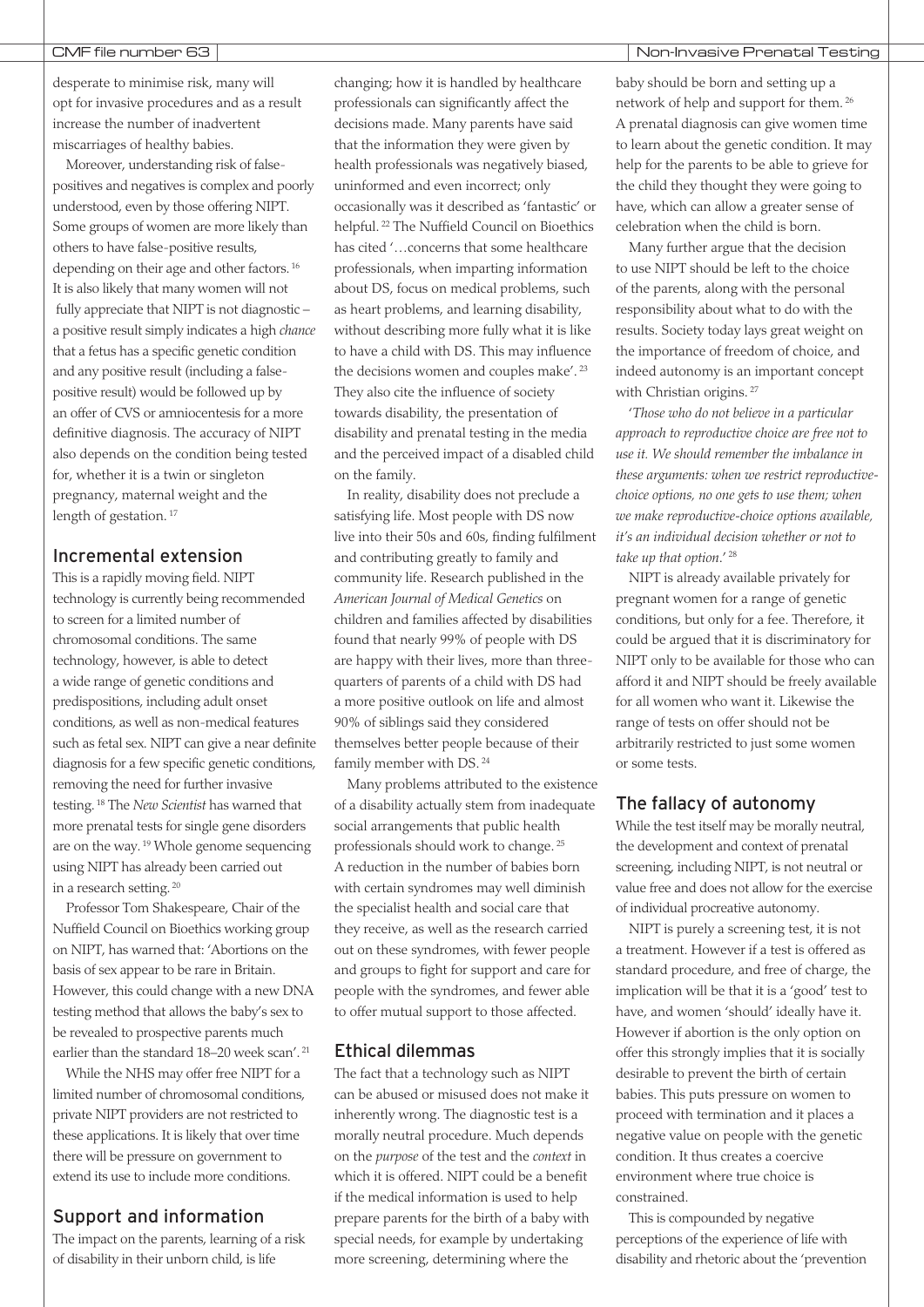#### Non-Invasive Prenatal Testing Non-Invasive Prenatal Testing Non-Invasive Research CMF file number 63

of suffering' and the 'burden of care'. Neonatal Paediatrician John Wyatt argues that there is strong evidence that many professionals overtly or covertly influence the decisions that parents make:

'*Autonomy is a slippery concept. It may appear to have a clear theoretical meaning to the philosopher, but in my experience it is extraordinarily elusive in the realities of the fetal medicine clinic or intensive care unit… the choices of patients are heavily influenced by the exact way in which information is presented and by whom it is given. Patients are extremely vulnerable when presented with devastating news… People vary hugely in their capacity to comprehend the implications of technical information… The truth is that the goal of genuine neutrality in areas as emotive as procreation and abortion is impossible and even inhumane*.' <sup>29</sup>

A further limitation of the parental autonomy argument is that it ignores the rights of the other life directly affected by any decision. It is a choice for the mother but not the fetus.

Although legally a fetus has few rights, 't*he absolutist position that the fetus is owed no duties until the moment of birth seems counterintuitive, illogical and hard to defend*'. <sup>30</sup> Since Hippocrates, the practice of medicine in the West has always enshrined moral commitments that include a primary orientation to protect vulnerable life.

As NIPT develops it is likely to be used to predict genetic conditions that have their onset later in life. This would reveal knowledge about the child – without his or her consent – that would deprive the child of the right to choose to know what his/her chances of developing a genetic condition later in life would be. One person's freedom to choose would remove the freedom to choose from another. Indeed, it would have still wider impact because NIPT would in effect reveal familial genetic information about the pregnant woman, her wider family, her partner and his family, that they most likely had not chosen to know.

We cannot ignore the reality that the 'choice' most women take when given a diagnosis of a disability for their unborn child is abortion, so the result of allowing so-called 'freedom of choice' in a coercive context is a significant increase in the number of children with genetic conditions who are eliminated by abortion.

## Discrimination

While the apparent freedom of choice for

some women to have NIPT and a subsequent abortion might be restricted according to income, a far greater discrimination is against the lives of unborn children with genetic conditions. NIPT is promoted as being beneficial for women and society because fewer lives will be lost from miscarriage. However these lives saved are the 'healthy' ones and the many extra lives that would be detected and aborted are those with disabilities. A view that the life of a disabled person, born or unborn, is of less worth than that of fellow human beings is discrimination. NIPT is discriminatory because it deliberately targets genetic disorders and fetal sex.

In the UK, equality laws provide protection for people with disability to ensure they are treated the same as those with no disability – from the moment of birth. Before birth however there is no such protection from disability discrimination. <sup>31</sup> The expansion of NIPT and free abortion stands in stark contrast to the social progress made towards an inclusive and equal society.

Wyatt comments that: '*Social approval of abortion of fetuses with Down's Syndrome could even be seen as "chromosomalism", enshrining social discrimination against certain forms of DNA*'. <sup>32</sup>

# Eugenics and a pursuit of 'perfection'

The Nuffield Council on Bioethics has warned that NIPT will lead to babies being aborted simply because they are the wrong gender or have other 'undesirable' characteristics. <sup>33</sup> Selecting who is born based on their biological or genetic difference, such as is the case with DS for example, enables eugenic attitudes to flourish. <sup>34</sup> It fosters in society the notion that only the (genetically) 'perfect' are acceptable and that it is socially desirable to prevent people with disabilities from being born. Through trying to eradicate congenital differences, we promote a cult of perfectionism. <sup>35</sup>

The UN International Bioethics Committee warns that: '*The widespread use of genetic screening and in particular of [the new test] NIPT may foster a culture of "perfectionism" or "zero defect" and even renew some "eugenic trends", with the consequence that it could become more and more difficult to accept imperfection and disability as a part of normal human life and a component of the diversity we are all called on to acknowledge and respect. The right of an individual to make autonomous choices is to be made consistent with the right not to be subjected*

*to discrimination or stigmatisation based on genetic characteristics and the duty to respect every human being in her or his uniqueness*'. <sup>36</sup>

The argument that it can help prepare couples for the birth of a child with a disability should not be ignored but it is a side argument because the primary purpose of NIPT is to detect genetic differences, and we need to question why society wants to do so. Society now has a wrongly narrow view about who is truly 'normal' or 'healthy'. Disabled Peer Lord Shinkwin has written: '*The irony is that this isn't really about abortion. Ultimately, it's about power, the power of non-disabled people to determine the fate of other – disabled – human beings, whether we should live or whether we should die. Prejudice must not prevail*'. <sup>37</sup>

A Christian perspective is strikingly different and regards the most vulnerable human beings, the baby in the womb with a genetic 'condition', as being of equal value and worth as any other person, regardless of ability or disability.

# CHRISTIAN PERSPECTIVES

Raising a child with special needs involves substantial costs in many areas, and few of us – if honest – would actually choose to bring a child with disabilities into the world. Caring for a child with any disability is challenging and calls for sacrifice – yet so does all parenting.

# Care for the weak

Throughout the Bible we see God's concern for the weak and, as stewards of his creation, we are called to emulate this; 'bearing one another's burdens' lies at the very heart of Christian morality. <sup>38</sup> We must 'defend the weak' <sup>39</sup> and 'help the weak'. <sup>40</sup> This mandate involves compassionate caring like that demonstrated by the Samaritan man in Jesus' parable, rather than seeking our own human means to obliterate weakness (and the weak) from the world. <sup>41</sup>

#### Autonomy

While autonomy has Christian origins we must be cautious about approaches to self-determination that deny responsibility or moral accountability. Our God-given ability and right to exercise free will is only appropriately used when we look not just to our own interests but also those of others, as Paul tells the Philippians. <sup>42</sup> Similarly the Galatians are told to 'serve one another humbly in love'. <sup>43</sup> In such a context, we can